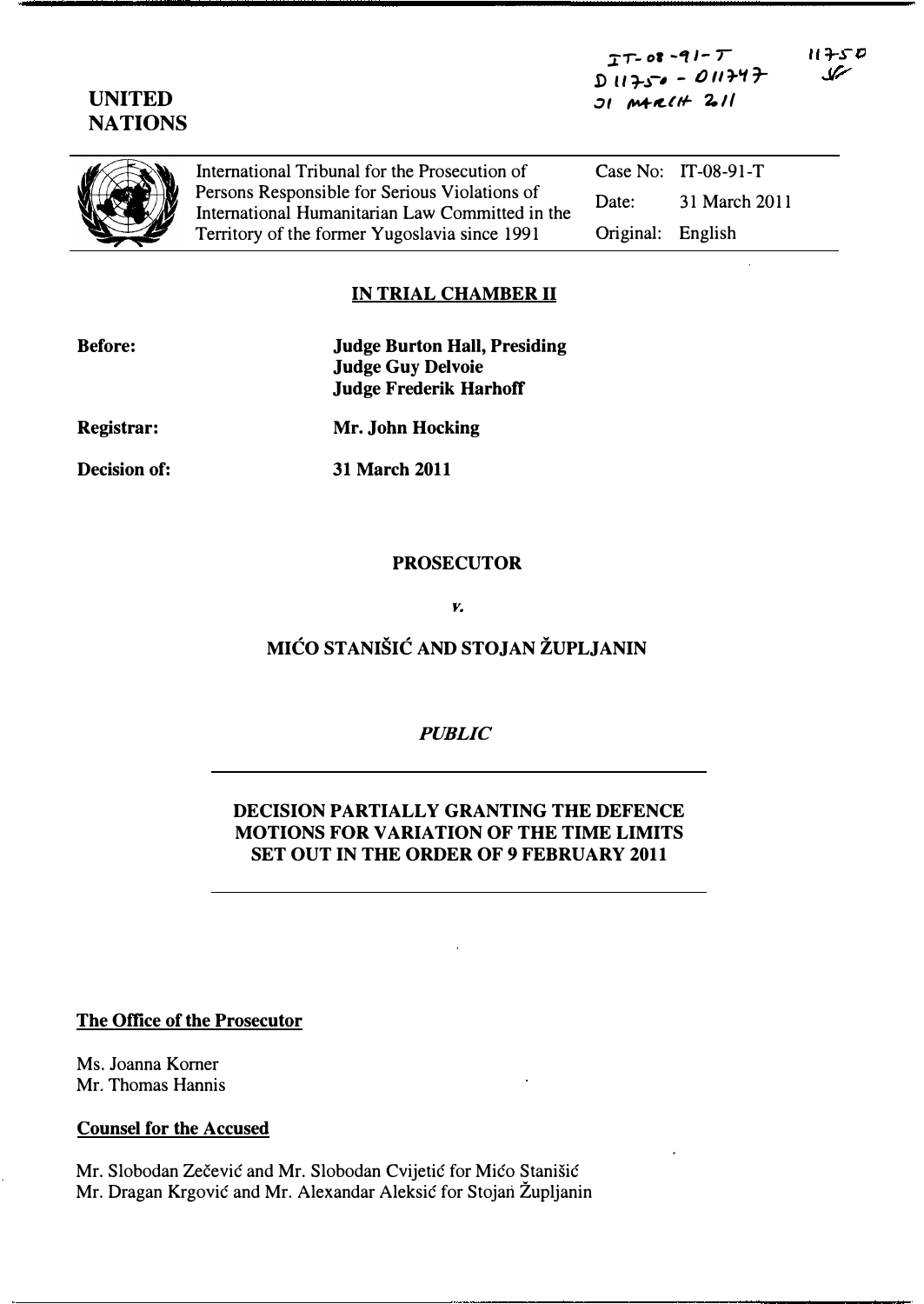TRIAL CHAMBER II ("Trial Chamber") of the International Tribunal for the Prosecution of Persons Responsible for Serious Violations of International Humanitarian Law Committed in the Territory of the fonner Yugoslavia since 1991 ("Tribunal");

BEING SEISED of the "Urgent request for variation to the order pursuant to Rule 94 bis" and the "Request for variation to the order pursuant to Rule 94 bis", filed confidentially on 25 March 2011 ("Motions") by the Defence of Mico Stanisic and the Defence of Stojan Zupljanin respectively ("Defence");

NOTING that the Defence requests variation of the Trial Chamber's order of 9 February 2011 to disclose expert reports in English by noon on 28 March 2011 ("Order of 9 February 2011"), and pennission to disclose such reports on specific dates set out in the Motions, or as soon as they are provided to the Defence by the Conference and Language Services Section of the Tribunal ("CLSS");

NOTING the Defence submission that the request for delayed disclosure is due to infonnation which the Defence has received from the CLSS that the translations of (a) the expert report of Mladen Bajagic will be completed by 30 March 2011, (b) the expert report of Stevo Pasalic is expected to be completed by 4 April 2011, and (c) the expert report of Vidosav Kovačević will be completed by 8 April 2011;

NOTING that the Defence of Mico Stanišic intends to call Mladen Bajagic on 2 May 2011 and Stevo Pasalic in mid May 2011, and that the Defence of Stojan Zupljanin intends to call Vidosav Kovačević in August 2011;

NOTING that, although the Prosecution does not oppose the Motions, it submits that the testimony of Mladen Bajagic - the first expert witness listed for the Defence - may need to be postponed if the English translation of the documents referenced in the footnotes to his report are not available sufficiently in advance of the date on which he is scheduled to testify as to allow the Prosecution to prepare adequately for his cross-examination;<sup>2</sup>

NOTING that the English translation of Mladen Bajagic's expert report was uploaded onto e-Court on 31 March  $2011$ ;<sup>3</sup>

Order pursuant to Rule 94 *bis*, 9 Feb 2011.

<sup>.</sup> <sup>2</sup>E-mail communications between the parties copied to the Senior Legal Officer of this Trial Chamber. 25 and 27 March 2011.

<sup>3</sup>E-mail communications between the parties copied to the Senior Legal Officer of this Trial Chamber, 31 March 2011.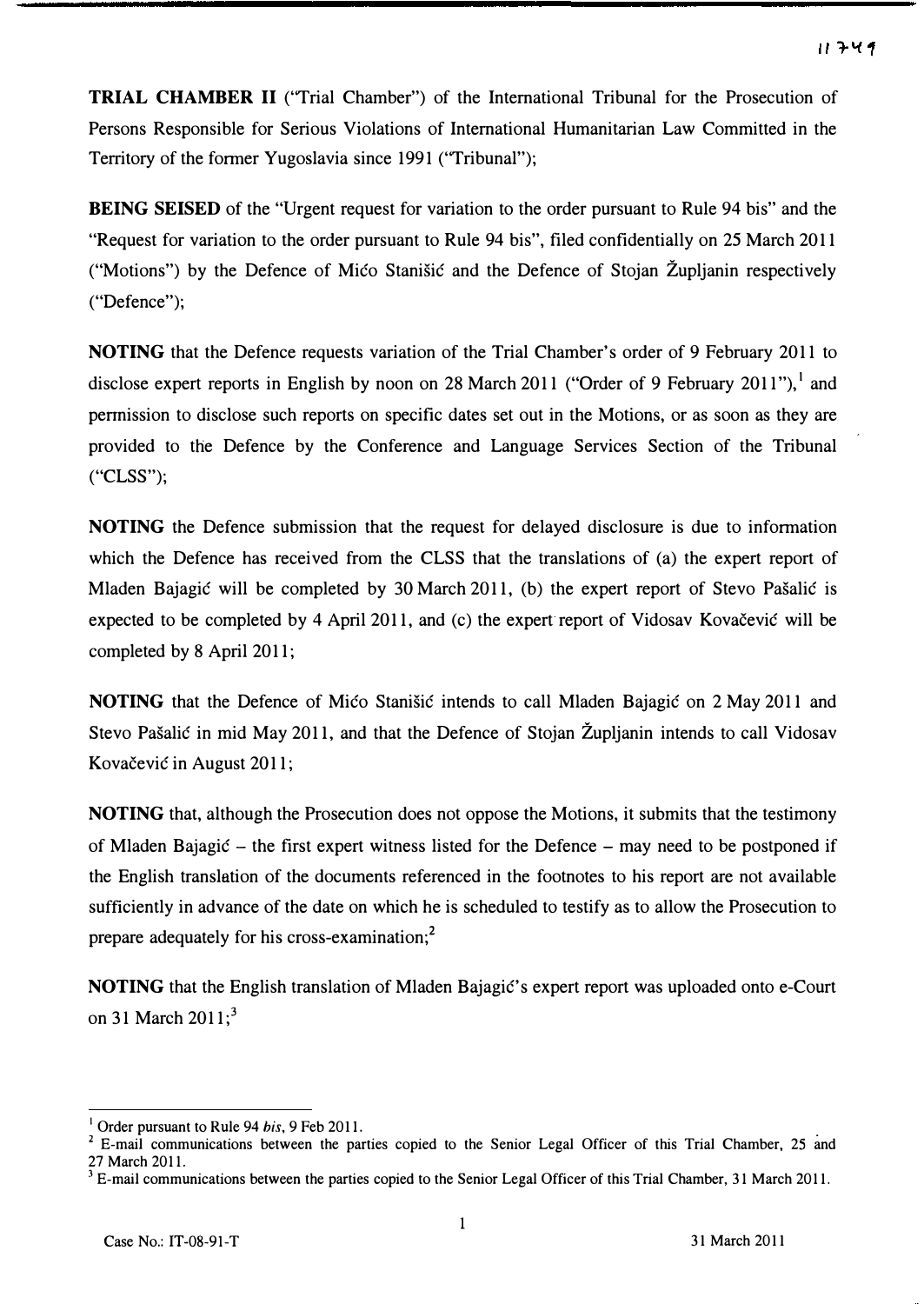CONSIDERING that the English translation of Mladen Bajagic's expert report was received approximately thirty days prior to his expected testimony, but that the English translation of approximately twenty-five documents referred to in the footnotes to his report has not been completed;<sup>4</sup>

CONSIDERING that, based on the Defence's estimates, the Trial Chamber and the Prosecution will receive (i) Stevo Pašalić's expert report approximately forty-five days prior to his expected testimony, and (ii) Vidosav Kovacevic's expert report approximately four months prior to his expected testimony;

CONSIDERING further that, although the Motions were filed confidentially, the Trial Chamber sees no reason not to issue this Decision as a public document, the time for the Defence to file requests for protective measures, including non-disclosure of the names of witnesses, having passed;

CONSIDERING that it is in the interests of good case management and judicial economy to vary the Order of 9 February 2011;

PURSUANT TO Rules 54 and 94 bis of the Rules;

GRANTS the Motions in part;

VARIES the time-limits set out in the Order of 9 February 2011;

ORDERS the Defence to disclose to the Trial Chamber and to the Prosecution:

- 1) the pending English translations of the documents referred to in the footnotes of Mladen Bajagic's expert report thereto immediately upon their being provided to the Defence by CLSS;
- 2) the English translations of the expert report of Stevo Pasalic and of the documents referred to in the footnotes of his expert report by 4 April 2011;
- 3) the English translations of the expert report of Vidosav Kovačević and of the documents referred to in the footnotes of his expert report by 8 April 2011;

ORDERS the Prosecution to file notices pursuant to Rule 94 bis(B):

 $4$  Ihid.